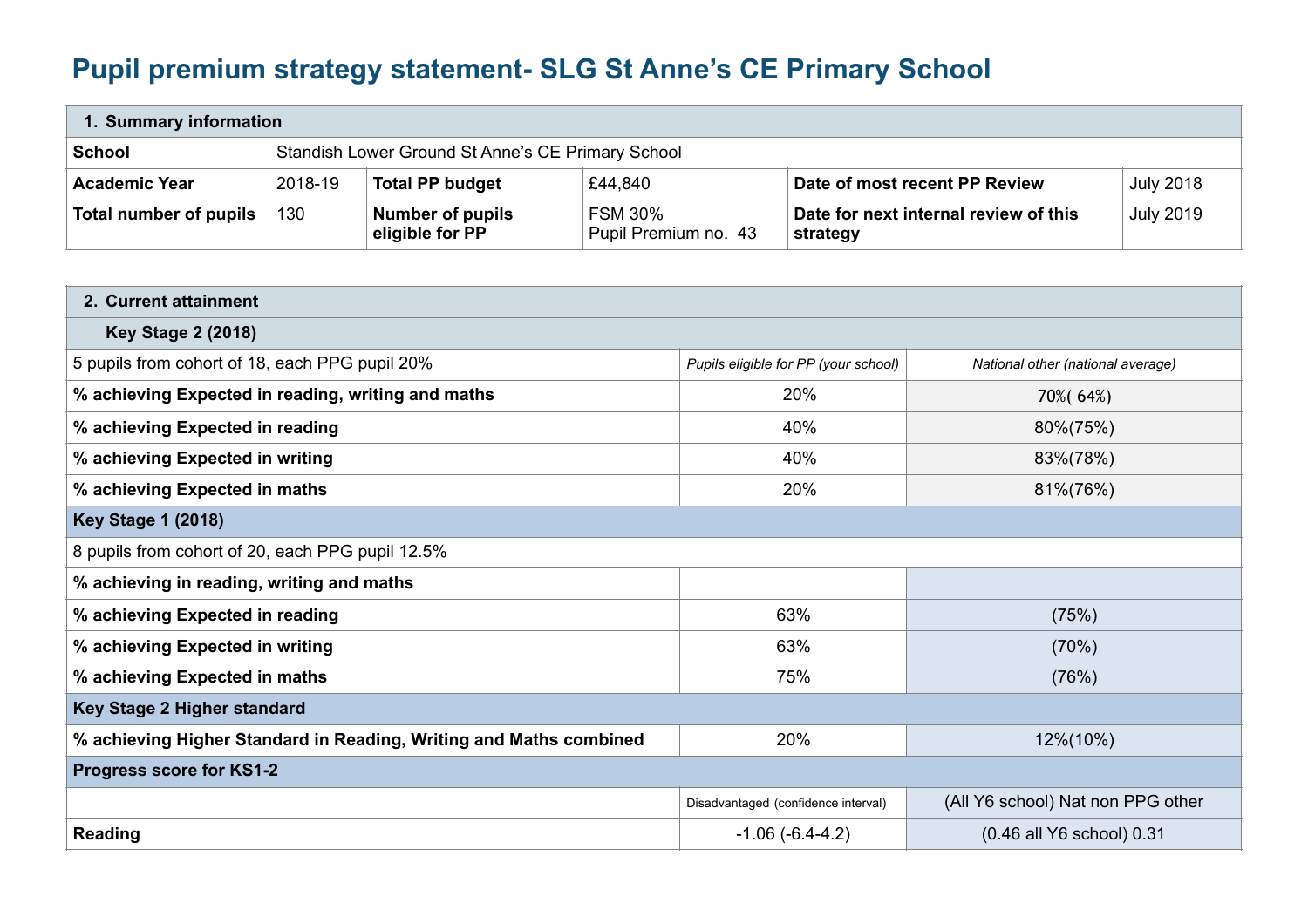| Writing      | $-1.43$ $(-6.4-3.6)$ | (-0.02 all Y6 school) 0.24 |
|--------------|----------------------|----------------------------|
| <b>Maths</b> | -3.53 (-8.3-1.3)     | (-1.16 all Y6 school) 0.31 |

| 3. Barriers to future attainment (for pupils eligible for PP, including high ability)    |                                                                                                                                                                                                                                                                                                    |                                                                                                                                                         |  |  |
|------------------------------------------------------------------------------------------|----------------------------------------------------------------------------------------------------------------------------------------------------------------------------------------------------------------------------------------------------------------------------------------------------|---------------------------------------------------------------------------------------------------------------------------------------------------------|--|--|
| In-school barriers (issues to be addressed in school, such as poor oral language skills) |                                                                                                                                                                                                                                                                                                    |                                                                                                                                                         |  |  |
|                                                                                          | Low levels of speech and language throughout EYFS, limited vocabulary knowledge, resistance to reading (especially at home), lack of love for books, reading and writing.                                                                                                                          |                                                                                                                                                         |  |  |
|                                                                                          | Low levels of support for homework and understanding of skills needed to complete maths work at home and in school.                                                                                                                                                                                |                                                                                                                                                         |  |  |
| C.                                                                                       | Lower than National average baselines for on entry to our school in key areas.                                                                                                                                                                                                                     |                                                                                                                                                         |  |  |
|                                                                                          | <b>External barriers</b> (issues which also require action outside school, such as low attendance rates)                                                                                                                                                                                           |                                                                                                                                                         |  |  |
| D.                                                                                       | Some attendance issues (have been improved recently, but still a few families needing support), IDACI Ranking higher than LA and National average (0.24)                                                                                                                                           |                                                                                                                                                         |  |  |
| 4. Desired outcomes                                                                      |                                                                                                                                                                                                                                                                                                    |                                                                                                                                                         |  |  |
|                                                                                          | Desired outcomes and how they will be measured                                                                                                                                                                                                                                                     | Success criteria                                                                                                                                        |  |  |
|                                                                                          | Increased levels in speech and language and raised vocabulary understanding and use that will then<br>lead to improved achievement in reading and writing. Measured by reading and writing assessments.                                                                                            | Raised attainment in speech and language, and also in use and<br>understanding of vocabulary, and also writing and reading across the<br>school.        |  |  |
|                                                                                          | Increase in "love for reading", children reading and being immersed in, and enjoying, more challenging<br>literature. Measured by pupil questionnaires and reading and writing assessments.                                                                                                        | Children enjoying reading and writing, especially reading more<br>challenging literature and this improving their writing.                              |  |  |
|                                                                                          | Children gaining increased maths skills that can be applied to mathematical problems.<br>Increased support from home for maths homework. Parental feedback and pupils assessments in<br>maths.                                                                                                     | Raised attainment in maths. Parents/carers attending maths<br>workshops and increased support/ understanding for children<br>completing maths homework. |  |  |
|                                                                                          | Families given support for wider issues affecting the children learning and general wellbeing.<br>Attendance continues to improve. Measured through attendance figures including persistent absence,<br>numbers of early help meetings the impact of family support on individual pupils learning. | Children's attendance improved, and concentration improved therefore<br>increased learning in school.                                                   |  |  |
|                                                                                          | Good progress in the core subjects from low baseline data. Measured in end of EYFS data then in<br>subsequent Pupil progress meetings tracking attainment and progress.                                                                                                                            | Good progress in Reading, writing and Maths in end of year data.                                                                                        |  |  |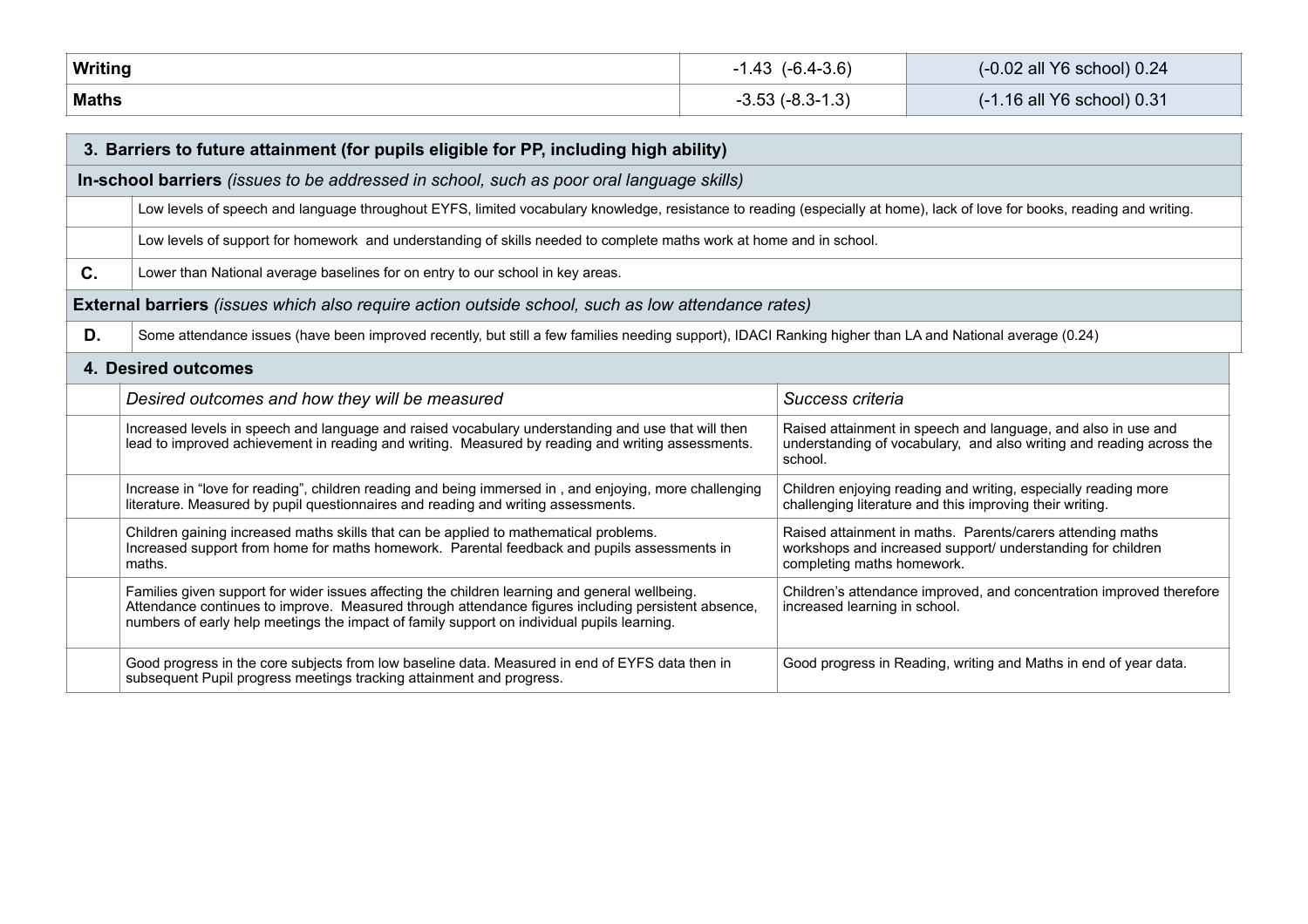| 5. Planned expenditure                                                                                                                                                                      |                                                                                                                                                                                                                                                                                                                                               |                                                                                                                                                                                             |                                                                                                                                                            |                                                   |                                            |
|---------------------------------------------------------------------------------------------------------------------------------------------------------------------------------------------|-----------------------------------------------------------------------------------------------------------------------------------------------------------------------------------------------------------------------------------------------------------------------------------------------------------------------------------------------|---------------------------------------------------------------------------------------------------------------------------------------------------------------------------------------------|------------------------------------------------------------------------------------------------------------------------------------------------------------|---------------------------------------------------|--------------------------------------------|
| 2018-19<br>Academic year                                                                                                                                                                    |                                                                                                                                                                                                                                                                                                                                               |                                                                                                                                                                                             |                                                                                                                                                            |                                                   |                                            |
| The three headings below enable schools to demonstrate how they are using the pupil premium to improve classroom pedagogy, provide targeted<br>support and support whole school strategies. |                                                                                                                                                                                                                                                                                                                                               |                                                                                                                                                                                             |                                                                                                                                                            |                                                   |                                            |
| i. Quality of teaching for all                                                                                                                                                              |                                                                                                                                                                                                                                                                                                                                               |                                                                                                                                                                                             |                                                                                                                                                            |                                                   |                                            |
| <b>Desired outcome</b>                                                                                                                                                                      | Chosen action / approach                                                                                                                                                                                                                                                                                                                      | What is the evidence<br>and rationale for this<br>choice?                                                                                                                                   | How will you ensure it is<br>implemented well?                                                                                                             | <b>Staff lead</b>                                 | When will you<br>review<br>implementation? |
| Increased levels in<br>speech and language<br>and raised vocabulary<br>and increased "Love of<br>reading" See A and B<br>above.                                                             | Specific action plans in place for English<br>(and reading) including challenging pupils<br>with above age related texts, staff sharing<br>enthusiasm for books and reading,<br>reading workshops, additional reading<br>time before and during the school day.<br>Teachers and support staff committed to<br>improved teaching and learning. | Challenging texts enable pupils<br>to learn challenging vocabulary,<br>increased opportunities to read<br>increase reading time/ practice.<br>Staff enthusiasm effects pupils<br>attitudes. | Closely monitored action plans by<br>Subject leaders and SLT. (Pupil<br>progress monitored through Pupil<br>Progress meetings - identifying PPG<br>pupils) | Mrs Wright<br>and Mr<br>Roughly and<br><b>SLT</b> | Half termly                                |
| Increased understanding<br>and use of mathematical<br>skills and application See<br>C above.                                                                                                | Increased use of concrete and practical<br>learning. Increased opportunities to apply<br>problem solving and reasoning through<br>White Rose Hub methods of teaching.<br>Workshops for parents. Teachers and<br>support staff committed to improved<br>teaching and learning.                                                                 | Proven White Rose Hub<br>strategies for teaching and<br>learning in Maths. Signs of<br>improvement in Maths learning<br>in other year groups following<br>this method.                      | Closely monitored teaching and<br>learning through learning walks, pupil<br>progress meetings (identifying PPG<br>pupils)                                  | Mrs Corkhill<br>and SLT                           | Half termly                                |
| Good progress in the<br>core subjects from low<br>baseline data. See E<br>above.                                                                                                            | Through child centered learning, exciting<br>topics and 'in the moment' opportunities<br>created within continuous provision, the<br>children will make good to excellent<br>progress in the following identified Prime<br>and Specific Areas of learning. Teachers<br>and support staff committed to improved<br>teaching and learning.      | Proven child centred learning<br>raising levels of progress.                                                                                                                                | Closely monitored action plan by<br>EYFS teacher and Headteacher.                                                                                          | Mrs Dunn<br>and Miss<br>France                    | Half termly                                |
| Total budgeted cost   £14,920                                                                                                                                                               |                                                                                                                                                                                                                                                                                                                                               |                                                                                                                                                                                             |                                                                                                                                                            |                                                   |                                            |
| ii. Targeted support                                                                                                                                                                        |                                                                                                                                                                                                                                                                                                                                               |                                                                                                                                                                                             |                                                                                                                                                            |                                                   |                                            |